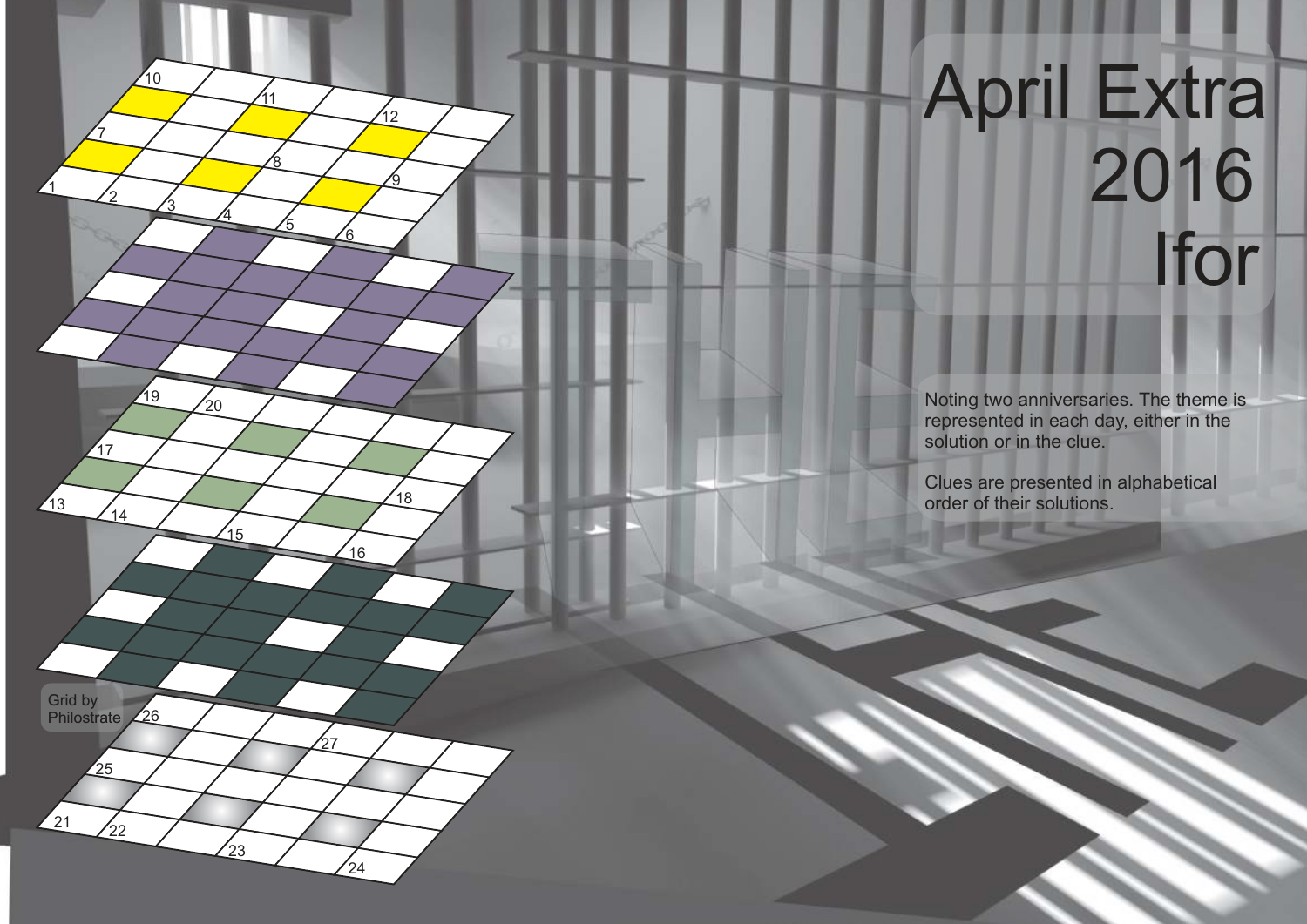| <b>MON</b>                                                 | <b>TUES</b>                                                                           | <b>WED</b>                                                      | <b>THURS</b>                                                                 | <b>FRI</b>                                                                              | <b>SAT</b>                                                        | <b>SUN</b>                                                                  |  |  |
|------------------------------------------------------------|---------------------------------------------------------------------------------------|-----------------------------------------------------------------|------------------------------------------------------------------------------|-----------------------------------------------------------------------------------------|-------------------------------------------------------------------|-----------------------------------------------------------------------------|--|--|
|                                                            |                                                                                       |                                                                 |                                                                              | 4<br>19ac<br>Swore at Snug,<br>occasionally turning<br>over in sleeping,<br>perhaps (6) | $2$ 26ac<br>Dare once denying the<br>odds as Trojan leader<br>(6) | 3 <sub>12d</sub><br>Forsake Laertes,<br>keeping pack leader (5)             |  |  |
| $\bm{4}$ 14aw,20ac-3                                       | $5$ <sub>25ac</sub>                                                                   | 67d                                                             | $7$ $7ac$                                                                    | 8<br>10d                                                                                | 9<br>10ac                                                         | 10<br>6aw                                                                   |  |  |
| Sacrificial victim<br>adapted Belarus area<br>for base (7) | He asked to be heard,<br>not retiring inside no<br>matter what (6)                    | Film one advanced as<br>Aliena's alter ego (5)                  | Pie-filling rich on<br>bananas (6)                                           | Goddess acting in a<br>dream, principally<br>dancing $(5)$                              | Shepherdess twisted<br>cords around animal's<br>head $(6)$        | Yearns for poet after<br>Nestor hides (5)                                   |  |  |
| 11<br>5d,7d-2                                              | $12$ $_{24aw}$                                                                        | 13 <sub>1d</sub>                                                | $14$ 1ac, 6aw                                                                | $15$ 23aw, 27ba-2                                                                       | $16$ 13ac, 7d-2                                                   | $17$ 17ac, 18aw-2                                                           |  |  |
| Murder victim's son can<br>flee after torture (7)          | Foolish lago's losing<br>one when collecting<br>unknown Spanish<br>artist's works (5) | Disrespectful woman<br>pinching the French<br>lady of Paris (5) | Here fools seethed<br>about new schoolmaster   Princess of Britain's<br>(10) | gone $-$ I'm sorry (6)                                                                  | Friar's earlier operation<br>breaking surgeon's<br>instrument (8) | Handless woman's nail<br>varnish originally thrown<br>out one afternoon (7) |  |  |
| 18 <sub>3d</sub>                                           | 19<br>16aw                                                                            | $20$ $_{9d}$                                                    | 21<br>21ac                                                                   | $22_{4}$                                                                                | $23$ $_{2}$                                                       | $24$ $_{22aw}$                                                              |  |  |
| Start to look - where in<br>France is the king? (5)        | Adrian capriciously runs<br>away to nymph (5)                                         | Rowdy, curious about<br>origin of lachimo (5)                   | Orsino without gold to<br>jangle - no good prying<br>(6)                     | Corgis barking, ignoring<br>grand courtier (5)                                          | Old monk in Othello<br>without heart to melt (5)                  | Very little weight in<br>boast after Bottom's<br>head falls off (5)         |  |  |
| $ 25 _{\rm{sd}}$                                           | $26$ 11d                                                                              | $27$ 15aw                                                       | 28                                                                           | 29                                                                                      | 30                                                                |                                                                             |  |  |
| Henry in or out spent<br>money casually (5)                | Henry IV literally<br>stripped and ravaged<br>French city (5)                         | Destroys Romeo for<br>good in using cast (5)                    |                                                                              |                                                                                         |                                                                   |                                                                             |  |  |
|                                                            |                                                                                       |                                                                 |                                                                              |                                                                                         |                                                                   |                                                                             |  |  |
|                                                            |                                                                                       |                                                                 |                                                                              |                                                                                         |                                                                   |                                                                             |  |  |
|                                                            |                                                                                       |                                                                 |                                                                              |                                                                                         |                                                                   | Apr Ex 2016                                                                 |  |  |